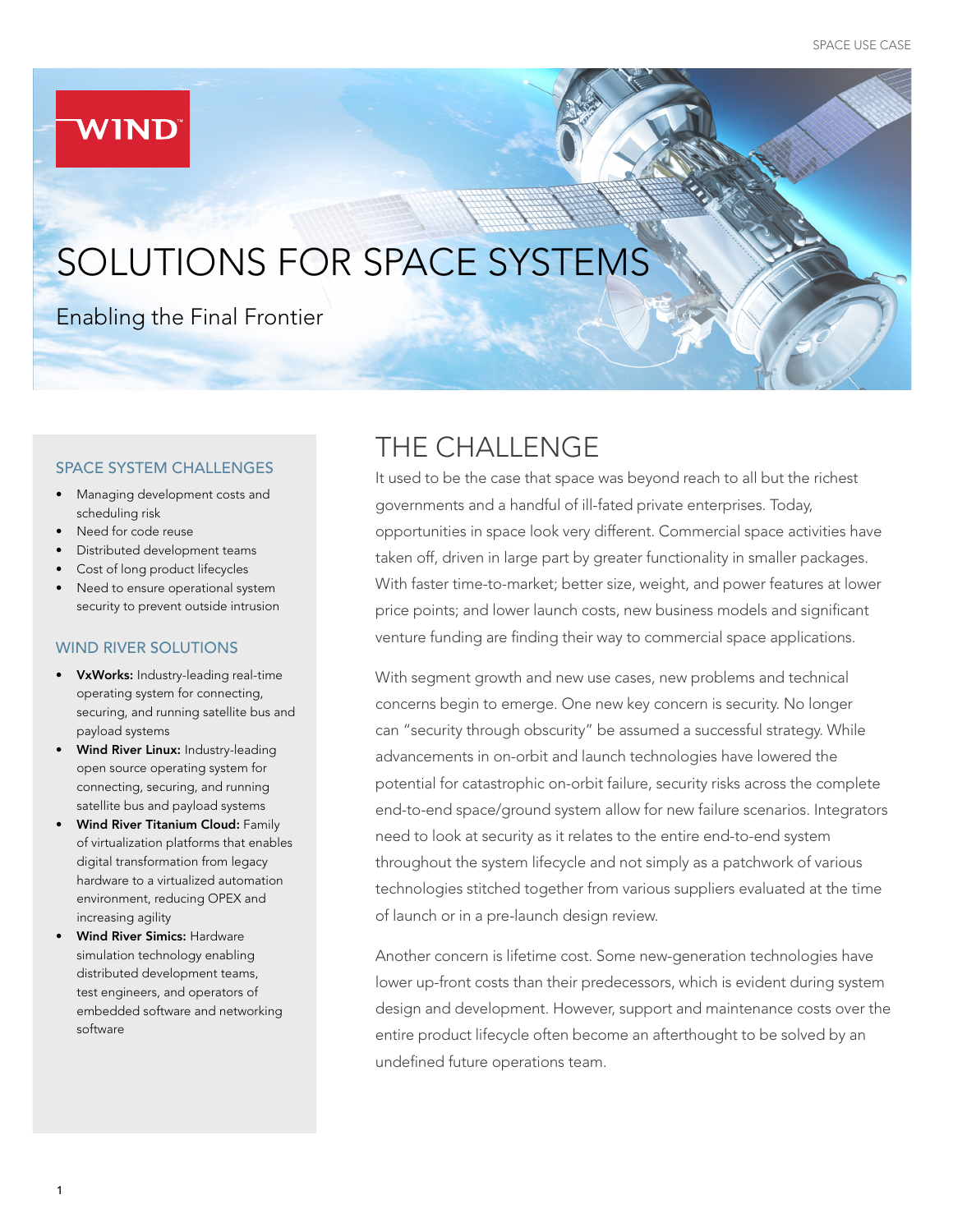At the same time, many of the traditional challenges associated with earlier space programs still hold true. Due to the costs associated with launch, satellite engineers are held to hard requirements that must be met the first time and every time. With long development cycles supported by distributed teams, often bugs are found late in the testing of vaguely defined requirements. Use of proven embedded software and simulation solutions is critical to finding issues early in the development cycle and throughout the operational life, even after supplier hardware obsolescence.

### THE SOLUTION

For more than 20 years, Wind River® has provided solutions that have taken dozens of unmanned systems to space, playing a critical role in some of the most significant space missions in history. A combination of our heritage embedded capabilities and the latest software-defined architecture (SDA) technology is enabling space system providers today with end-to-end software solutions that usher in a new era of flexibility.

Wind River delivers a comprehensive set of solutions from ground station to payload that enable space systems to securely accelerate their development and apply cuttingedge digital transformation paradigms. The following solutions can be integrated into individual components or combined into a comprehensive space systems solution:

- Wind River Titanium Cloud
- VxWorks®
- Wind River Linux
- Wind River Simics®

Discover how these Wind River solutions can support an innovative space systems solution.





### VxWorks

VxWorks is the world's most widely deployed real-time operating system, powering some 2 billion devices including the Mars rover, James Webb Telescope, and NASA Juno. It delivers unrivaled deterministic performance and sets the standard for a scalable, futureproof, safe, and secure operating environment for connected devices in IIoT.

Key features include:

- A proven real-time operating system: VxWorks is proven in mission-critical applications, where security is paramount.
- **Security:** Best-in-class, pre-integrated security functionality throughout the VxWorks product line includes foundational security capabilities for devices by enhancing device, communication, and management security.
- Multi-core and integrated virtualization capabilities: Virtualization Profile for VxWorks integrates a real-time embedded, Type 1 hypervisor with support for virtual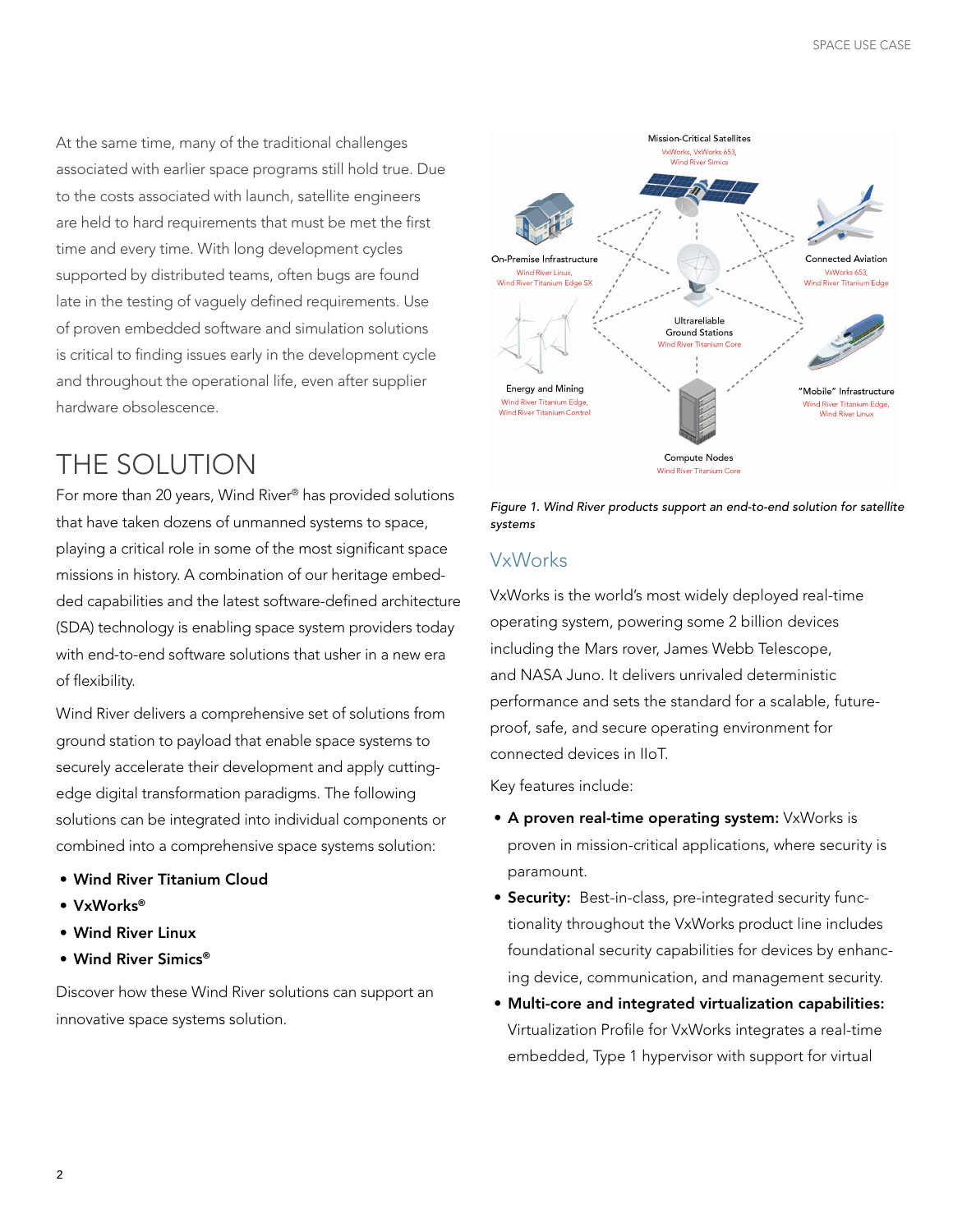machines into the VxWorks core for consolidation of standalone hardware onto a single multi-core platform. With virtual machines, you can consolidate your core safety-certified and non-safe code on a single VxWorks real-time hosting platform.

#### Wind River Linux

The embedded operating system of choice for device software developers who want a combination of open source flexibility and commercial-grade reliability and support, Wind River Linux provides improved outof-box experience with optimized cross-architecture runtime. Wind River Linux security builds on the robust development and commercialization processes that make Wind River the world's leading embedded Linux OS.

Key features include:

- Yocto Project: Wind River Linux is a Yocto Project Compatible open source baseline and one of the project's largest contributors of technology. Developers can leverage the flexibility of an optimized open source platform without compromising security.
- ISO 9001 certification: Wind River Linux development and maintenance processes have been certified to the ISO 9001:2015 quality management system standard.
- **Security features:** Wind River Linux provides an extensive list of security features that help secure access, functions, and data.
- **Security support services:** Wind River Linux provides ongoing threat mitigation in deployed systems against common vulnerabilities and exposures (CVEs).

### Wind River Titanium Cloud

The Titanium Cloud™ portfolio includes the industry's only fully integrated, ultrareliable, and deploymentready virtualization platforms that enable satellite

communications providers to deploy virtualized services faster, at lower cost, and with guaranteed uptime.

The product is supported by the Wind River Titanium Cloud Ecosystem, a program that includes validation of interoperability with our hardware and software partners, ensuring optimization of our combined solution.

When service uptime is critical for profitability, Titanium Cloud products ensure that virtualized services run when, where, and how they need to, always.

By virtually any measure, Titanium Cloud delivers the results you demand:

- Maintain ultrareliable communications services: Titanium Cloud ensures that uptime service-level agreements can be met as required by communications applications. This is achieved with carrier grade reliability and performance not available with enterprise class solutions.
- Reduce costs: Titanium Cloud lowers the cost of deployment, operations, and maintenance compared to legacy systems and equipment and further reduces costs by allowing the efficient use of standard, off-theshelf servers.
- Ensure security: An extensive, built-in, fully integrated and multi-layered security framework protects your systems against network-borne threats.
- Avoid vendor lock-in for hardware and software: Titanium Cloud is based on open source components with 100% open APIs. It is further validated with a rich ecosystem of hardware, management software, and virtual network function providers to ensure interoperability. We apply a three-layer decoupling (application, middleware, hardware) model, enabling our customers to perform rapid replacement of components and reducing the risk of vendor lock-in.